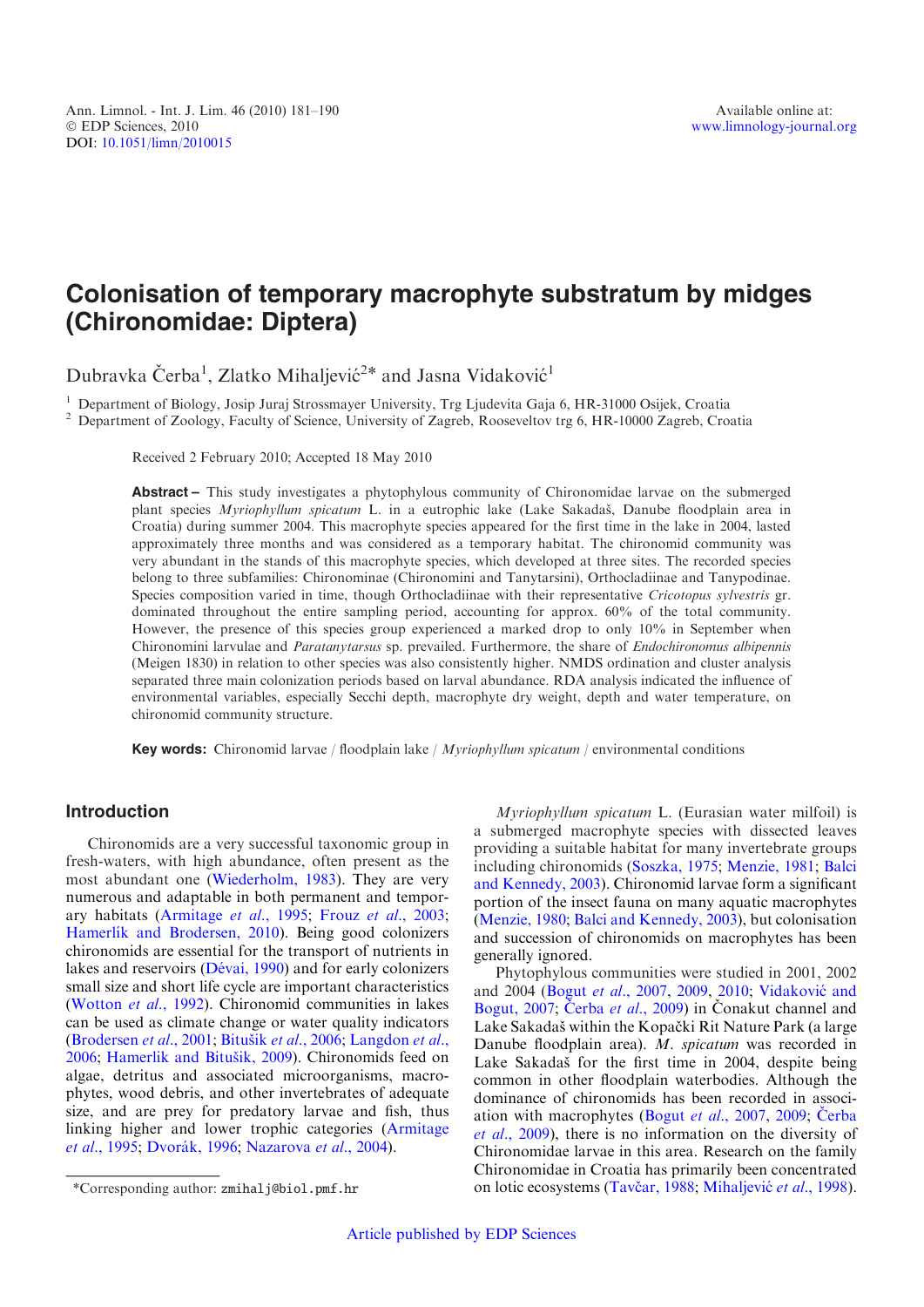

Fig. 1. Floodplain area of Kopački Rit Nature Park and sampling stations (1, 2 and 3) in Lake Sakadaš.

There is some information concerning lakes and reservoirs, though these relate to karstic lakes and man-made reservoirs located in areas of Croatia having a Mediterra-nean climate (Tavčar, 1993; Mihaljević et al., 2000, [2004](#page-8-0)). Furthermore, the majority of data are confined to unpublished environmental studies.

The objective of this study was to establish the composition and abundance of chironomid species, colonisation dynamics and temporal changes in chironomid community structure, and the influence of environmental variables on the phytophylous chironomid community.

## Materials and methods

#### Study area

This study was carried out in a floodplain lake, Lake Sakadaš within Kopački Rit Nature Park. The park lies in northeastern Croatia within the Pannonian biogeographic region, and represents one of the Danube's largest floodplains. This area is a very important nesting area for a great variety of birds (and as such is included on the list of Important Bird Areas) and is also a habitat for diverse and numerous invertebrate and vertebrate fauna. Kopački Rit was included on the RAMSAR List of Wetlands of International Importance in 1993 [\(RAMSAR, 2005\)](#page-9-0). The protected floodplain area is located between 1383 and 1410 rkm of the Danube, with a surface of  $177 \text{ km}^2$  and is under the influence of the Danube hydrodynamic regime. The influence of limno- and potamophase on the floodplain biocenosis can be seen at different trophic levels – phytoplankton, bacteria and periphyton ([Palijan and](#page-8-0) [Fuks, 2006;](#page-8-0) Mihaljević et al., 2009; Vidaković et al., to [appear](#page-7-0)). The flooding in 2004 started at the end of March and lasted till the beginning of August (average amplitude was 1.3 m, and total duration 131 days) (Peršić et al., to [appear](#page-8-0)). From the beginning of July towards the end of September Danube water level was gradually decreasing with some exception to the last few days of July. Lake

Sakadaš is connected to the parent river via the Conakut and Hulovo channels (Fig. 1). At the western side of the lake is a dam connecting the lake with the collecting channel. The lake has a dendritic shape, covers an area of approximately 6 ha and has an average depth of 7 m. According to monitoring data collected between November 1997 and June 2004 (project: Protection of the Kopacki Rit Water Bodies; Ministry of Science, Education and Sports) and Vidaković [and Bogut \(2007\),](#page-7-0) no macrophytes were recorded in Lake Sakadaš. Since 2004, different macrophyte types have formed microhabitat patches in the lake. M. spicatum and Ceratophyllum demersum L. represent submerged macrophytes. There were also free-floating Spirodella sp. and Nymphoides peltata (S. G. Gmel.) O. Kuntze. The amphibious species Polygonum amphibium All. was recorded sporadically, in addition to the free-floating Lemna sp., Trapa natans L. and Potamageton gramineus L. Three sites in the eastern, northeastern and southwestern shallower part of the lake, where large stands of  $M$ . spicatum developed, were selected as study stations (Fig. 1).

#### Environmental conditions

Chemical and physical variables, i.e. temperature and dissolved oxygen, were measured weekly in situ (10 cm below the water surface) with the WTW Multi 340i set. Transparency was measured using the Secch disc and methods assigned by [APHA \(1985\)](#page-7-0) regulations were used to analyse concentrations of chlorophyll  $a$  (Chl  $a$ ) and total phosphorus (TP). Trophic state indices (TSITP and TSIChl a) were determined according to [Carlson and](#page-7-0) [Simpson \(1996\)](#page-7-0).

## Sampling strategy

Triplicate samples (each replicate included a single plant) within every macrophyte stand, were taken from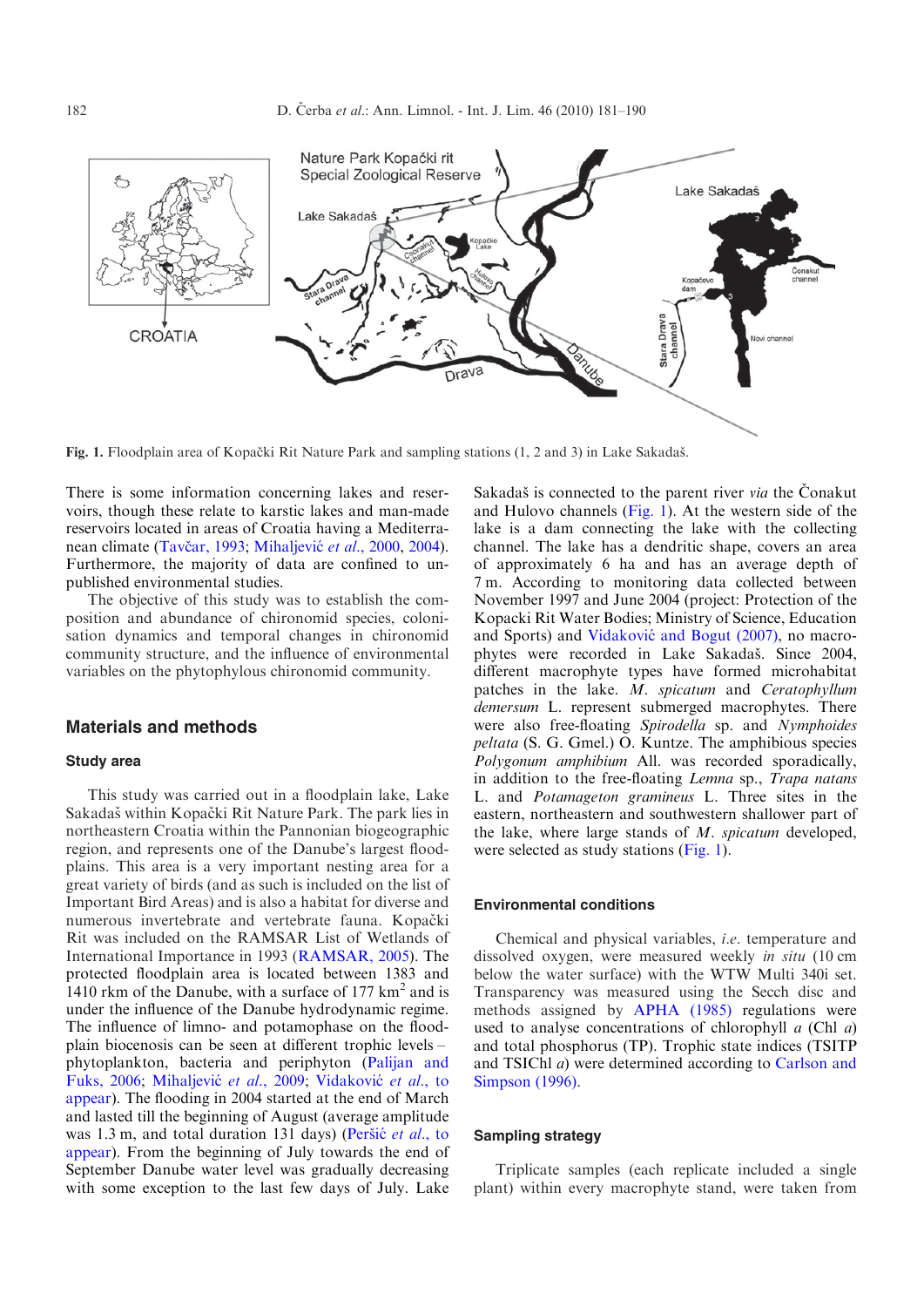a boat on a weekly basis (from 14 July to 8 September 2004) with a plastic hand cylinder (43 cm tall, 10 cm in diameter). The stand at station 1 lasted for four weeks from the beginning of research period (until 4 August). The stand at station 2 lasted until 12 August and at station 3 for the duration of the sampling period (until 8 September). Sampling was carried out when the macrophyte reached and sustained a suitable size for sampling from the boat. After 8 September, with the end of the vegetation season, the stands sank to the bottom and sampling could no longer be carried out. In the laboratory, invertebrates were dislodged from the plant and rinsed through a sieve with 60 µm mesh. Preserving solution was made of 585 mL 96% ethanol, 310 mL H<sub>2</sub>O, 100 mL 4% formaldehyde and 5 mL glycerine. To determine macrophyte dry biomass, plants were dried for 24 h at  $60^{\circ}$ C ([Hann, 1995](#page-8-0)).

#### Chironomidae larvae samples

Chironomid larvae were counted and separated under the stereoscopic microscope Olympus SZX9. In samples with more than 100 individuals, 100 were randomly picked for determination while in samples with less than 100 individuals, all individuals were determined. Separated individuals were prepared for mounting according to [Punti](#page-9-0) et al. [\(2007\)](#page-9-0) and identified to the genus and species level under an Olympus BX51 microscope. Chironomid larvae were identified using the following taxonomic keys: [Cranston \(1982\)](#page-8-0), [Wiederholm \(1983\),](#page-9-0) [Schmid \(1993\),](#page-9-0) [Rieradevall and Brooks \(2001\),](#page-9-0) and [Brooks](#page-7-0) et al. (2007). Individuals that were large enough to mount on slides but still too small for a better determination are listed as Chironomidae indet. in [Table 1.](#page-3-0) Undeterminable larvulae stages of the tribe Chironomini are referred as Chironomini Gen. sp. [\(Table 1](#page-3-0)). For algal determination [Streble and Krauter \(2002\)](#page-9-0) was used.

#### Statistical analysis

Chironomid abundance is presented as the number of individuals per 100 g of plant dry weight, percentage contribution and total density. For multivariate statistic analysis, the PRIMER 6 software package was used ([Clarke and Gorley, 2006](#page-8-0)). Based on chironomid abundance data (fourth root transformed), cluster analysis and non-metric multi dimensional scaling (NMDS) were applied on the Bray-Curtis similarity matrix. The contribution of species abundance to the similarity within defined groups and dissimilarities between groups was investigated using the SIMPER procedure. The ANOSIM permutation test showed the level of significance of differences in the chironomid community structure between data groups (colonization periods) defined by cluster analysis and NMDS. Redundancy analysis (RDA) was used to demonstrate the importance of different environmental variables in determining the structure of chironomid assemblages (log  $(x+1)$  transformed abundance data), using CANOCO 4.5 (ter Braak and Šmilauer, [2002](#page-9-0)).

### **Results**

#### Environmental conditions

The environmental variables are given in [Table 2.](#page-3-0) Depth in the sampled sites varied between 0.23 m and 3.74 m, while water depth of the lake decreased during the sampling season because of evaporation and low precipitation. Oxygen concentrations were low in July but did not fall below  $2 \text{ mg.L}^{-1}$ , which would indicate anoxic conditions. At the end of the vegetation season, greater macrophyte biomass and higher Chl a concentration was recorded. There was a decrease in Chl a concentration on 21 July in all the stations. Trophic state indices based on TP and Chl a concentrations indicated eutrophy with a tendency towards hypertrophy in Lake Sakadaš: TSITP varied from 35.8 to 105.8 and TSIChl a from 51.7 to 70.4 ([Table 2\)](#page-3-0).

#### Chironomidae community

The larvae in Lake Sakadaš belong to three Chironomidae subfamilies: Chironominae (tribes Chironomini and Tanytarsini), Orthocladiinae and Tanypodinae. Members of the subfamily Orthocladiinae are Corynoneura sp., Cricotopus sylvestris gr., Cricotopus/Orthocladius and Psectrocladius sordidellus gr. while Chironomini are represented with five genera [\(Table 1](#page-3-0)). Although the most diverse, the Chironominae subfamily with a total abundance of 147 322 ind./100 g d.w. throughout the sampling period was not the most abundant (24.53%). Orthocladiinae midges dominated the samples, comprising in total 400 262 ind./100 g d.w. or 66.63%, while Tanypodinae contributed less than  $1\%$  with 195 ind./100 g d.w. Cricotopus (65.07%) was the most abundant genus followed by *Endochironomus* (12.53%) and *Paratanytarsus*  $(6.13\%)$  [\(Table 1](#page-3-0)). At the beginning of the sampling period (July), large numbers of C. sylvestris gr. were present. The highest abundance of C. sylvestris gr. was recorded on 21 July at stations 2 and 3 while at station 1 the highest abundance was found on 14 July. The share of this species group decreased considerably in September, from approx. 60% to 10%. Meanwhile, there was a substantial increase of the share of Chironomini larvulae (Chironomini Gen. sp.). For Chironomini larvulae, the highest abundances were recorded on 14 July (station 2) and 1 September (station 3). E. albipennis had the highest abundance 14 July (station 1) and 21 July (stations 2 and 3). This species was always present throughout the research period, especially in July [\(Table 1](#page-3-0)). Two Orthocladiinae species were recorded only at station 3: Corynoneura sp. on 28 July and P. sordidellus gr. on 18 August. Endochironomus tendens (Fabricius 1775) was found only on 18 August at station 3,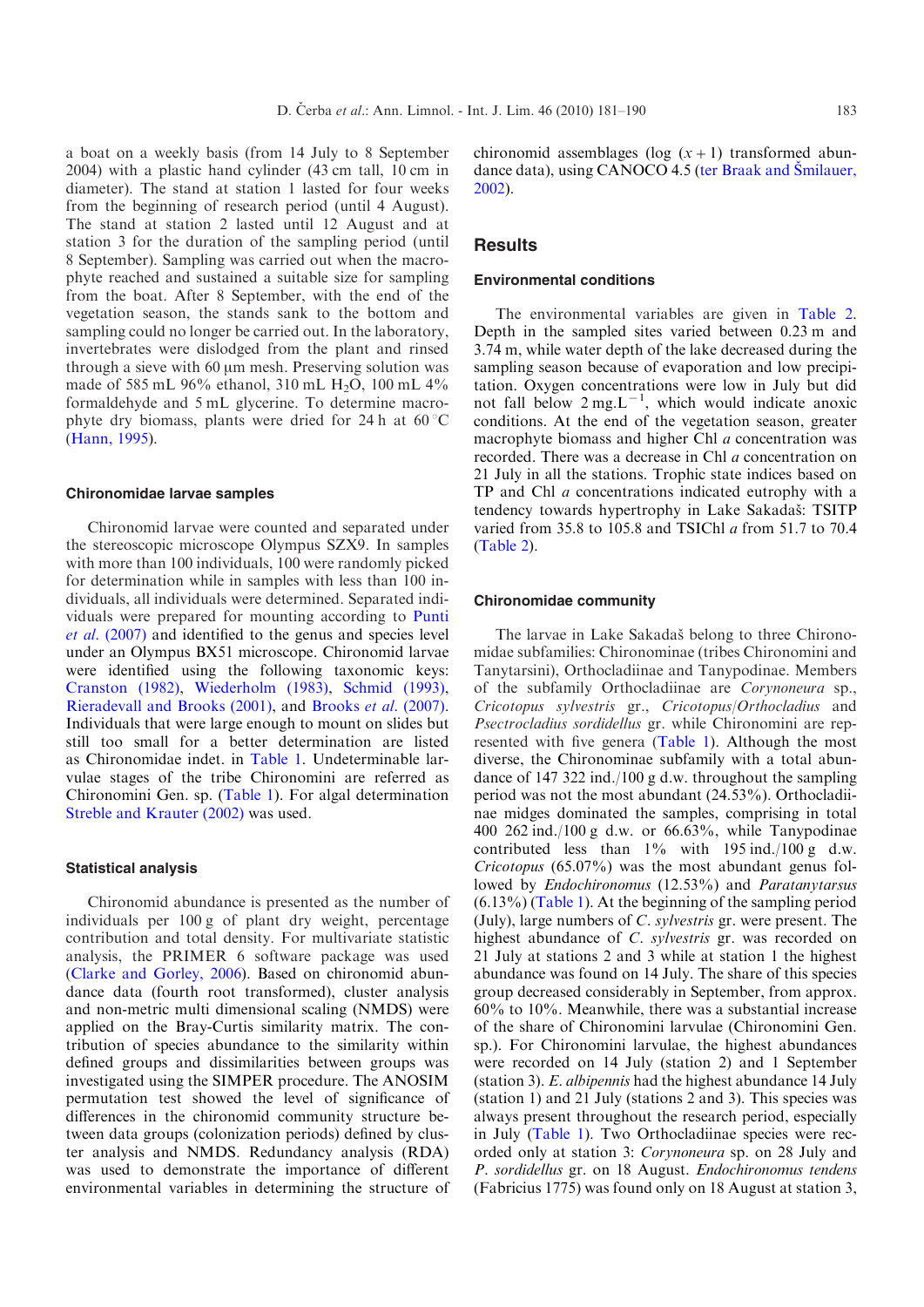|                                         | Station 1                |                          | Station 2                |                          | Station 3      |                 | July                     |                          | August         |                          | September                |         |
|-----------------------------------------|--------------------------|--------------------------|--------------------------|--------------------------|----------------|-----------------|--------------------------|--------------------------|----------------|--------------------------|--------------------------|---------|
|                                         | Total                    | Percent                  | Total                    | Percent                  | Total          | Percent         | Total                    | Percent                  | Total          | Percent                  | Total                    | Percent |
|                                         | density*                 | $(^{0}_{0})$             | density                  | $($ %)                   | density        | $(\frac{0}{0})$ | density                  | $(\frac{0}{0})$          | density        | $(\frac{0}{0})$          | density                  | $(\%)$  |
| Chironominae                            |                          |                          |                          |                          |                |                 |                          |                          |                |                          |                          |         |
| Chironomini                             |                          |                          |                          |                          |                |                 |                          |                          |                |                          |                          |         |
| Dicrotendipes nervosus (Staeger 1839)   | $\overline{2}$           | 0.27                     | $\overline{\phantom{0}}$ |                          |                | 0.24            |                          | 0.11                     |                | 0.26                     |                          | 0.23    |
| Dicrotendipes sp.                       |                          | $\overline{\phantom{0}}$ | $\mathbf{1}$             | 0.08                     |                | 0.21            |                          | 0.08                     |                | 0.16                     | $\overline{\phantom{0}}$ |         |
| Endochironomus albipennis (Meigen 1830) | 5                        | 11.09                    | 5                        | 14.81                    | $\overline{4}$ | 8.61            | 5                        | 14.10                    | 3              | 3.99                     | 4                        | 7.97    |
| Endochironomus tendens (Fabricius 1775) |                          |                          | $\overline{\phantom{a}}$ |                          |                | 0.06            | $\overline{\phantom{0}}$ |                          |                | 0.09                     |                          |         |
| Endochironomus sp.                      |                          | 0.07                     | $\sqrt{2}$               | 0.74                     |                | 0.14            | $\sqrt{2}$               | 0.37                     |                | 0.54                     | $\overline{\phantom{0}}$ |         |
| Glyptotendipes pallens (Meigen 1804)    | $\overline{\phantom{0}}$ |                          | $\sqrt{2}$               | 0.26                     |                | 0.34            | $\mathbf{1}$             | 0.12                     |                | 0.60                     | $\overline{\phantom{0}}$ |         |
| Glyptotendipes sp.                      | $\sqrt{2}$               | 0.23                     | 1                        | 0.04                     |                | 0.11            | $\qquad \qquad -$        |                          | $\overline{c}$ | 0.73                     | $\qquad \qquad -$        |         |
| Parachironomus varus (Goetghebuer 1921) | $\overline{2}$           | 0.49                     | 1                        | 0.19                     | $\overline{2}$ | 0.90            | $\overline{c}$           | 0.22                     | $\overline{2}$ | 1.20                     | $\overline{2}$           | 1.65    |
| Parachironomus sp.                      | $\overline{\phantom{a}}$ | $\overline{\phantom{a}}$ |                          |                          |                | 0.21            |                          | 0.05                     |                | 0.04                     |                          |         |
| Polypedilum convictum (Walker 1856)     |                          |                          |                          | $\overline{\phantom{0}}$ |                | 0.04            | $\overline{\phantom{0}}$ |                          |                | 0.06                     | $\overline{\phantom{0}}$ |         |
| Polypedilum pedestre (Meigen 1830)      | $\overline{\phantom{a}}$ |                          | 1                        | 0.04                     |                | 0.04            | $\overline{\phantom{0}}$ | $\overline{\phantom{a}}$ |                | 0.18                     | $\overline{\phantom{0}}$ |         |
| Polypedilum sordens (van der Wulp 1874) | 1                        | 0.15                     | $\overline{2}$           | 0.58                     |                | 0.46            | $\overline{c}$           | 0.36                     | $\overline{c}$ | 0.77                     |                          |         |
| Polypedilum sp.                         |                          | $\overline{\phantom{0}}$ | $\sqrt{2}$               | 0.59                     |                | 0.10            | $\overline{c}$           | 0.33                     |                | 0.07                     |                          | 0.23    |
| Chironomini Gen. sp.                    | 4                        | 2.16                     | $\overline{4}$           | 2.73                     | $\overline{4}$ | 8.62            | $\overline{4}$           | 2.46                     | $\overline{c}$ | 0.76                     | 5                        | 34.77   |
| Chironomini indet.                      |                          | 0.11                     | -1                       | 0.06                     |                | 0.55            |                          | 0.02                     | $\overline{2}$ | 1.09                     |                          |         |
| Tanytarsini                             |                          |                          |                          |                          |                |                 |                          |                          |                |                          |                          |         |
| Paratanytarsus sp.                      | 3                        | 1.15                     | $\overline{4}$           | 7.43                     | $\overline{4}$ | 10.86           | 4                        | 3.78                     | $\overline{4}$ | 13.74                    | 4                        | 17.75   |
| Orthocladiinae                          |                          |                          |                          |                          |                |                 |                          |                          |                |                          |                          |         |
| Corynoneura sp.                         |                          |                          |                          |                          |                | 0.08            |                          | 0.01                     | -              | $\overline{\phantom{0}}$ |                          | 0.18    |
| Cricotopus sylvestris gr.               | 7                        | 59.89                    | $\tau$                   | 65.20                    | 5              | 43.24           | 7                        | 60.89                    | 5              | 62.03                    | $\overline{4}$           | 9.94    |
| Cricotopus/Orthocladius                 | 4                        | 9.22                     | $\overline{4}$           | 4.52                     | $\overline{4}$ | 7.18            | $\overline{4}$           | 7.24                     | 3              | 5.95                     | $\overline{2}$           | 0.94    |
| Psectrocladius sordidellus gr.          |                          |                          | $\overline{\phantom{m}}$ |                          |                | 0.02            | $\qquad \qquad -$        |                          |                | 0.03                     | $\overline{\phantom{m}}$ |         |
| Orthocladiinae indet.                   | $\overline{2}$           | 0.93                     | $\overline{2}$           | 0.92                     | 3              | 3.59            | $\overline{3}$           | 1.43                     | $\overline{2}$ | 2.46                     | $\mathbf{1}$             | 0.41    |
| Tanypodinae                             |                          |                          |                          |                          |                |                 |                          |                          |                |                          |                          |         |
| Tanypodinae indet.                      |                          |                          |                          | 0.07                     |                |                 |                          |                          |                | 0.20                     |                          |         |
| Chironomidae indet.                     | 5.                       | 14.24                    | 3                        | 1.72                     | $\overline{4}$ | 14.40           | 4                        | 8.43                     | 3              | 5.05                     | 4                        | 25.92   |

<span id="page-3-0"></span>Table 1. Chironomid larvae species composition with absolute and relative abundance expressed as percentage contribution and total density\* in Lake Sakadaš in 2004.

\*Total density key: 1: 1–100 ind.; 2: 101–500 ind.; 3: 501–1000 ind.; 4: 1001–5000 ind.; 5: 5001–10 000 ind.; 6: 10 001–20 000 ind.; 7: > 20 000 ind. (ind. = number of individuals per 100 g macrophyte dry weight).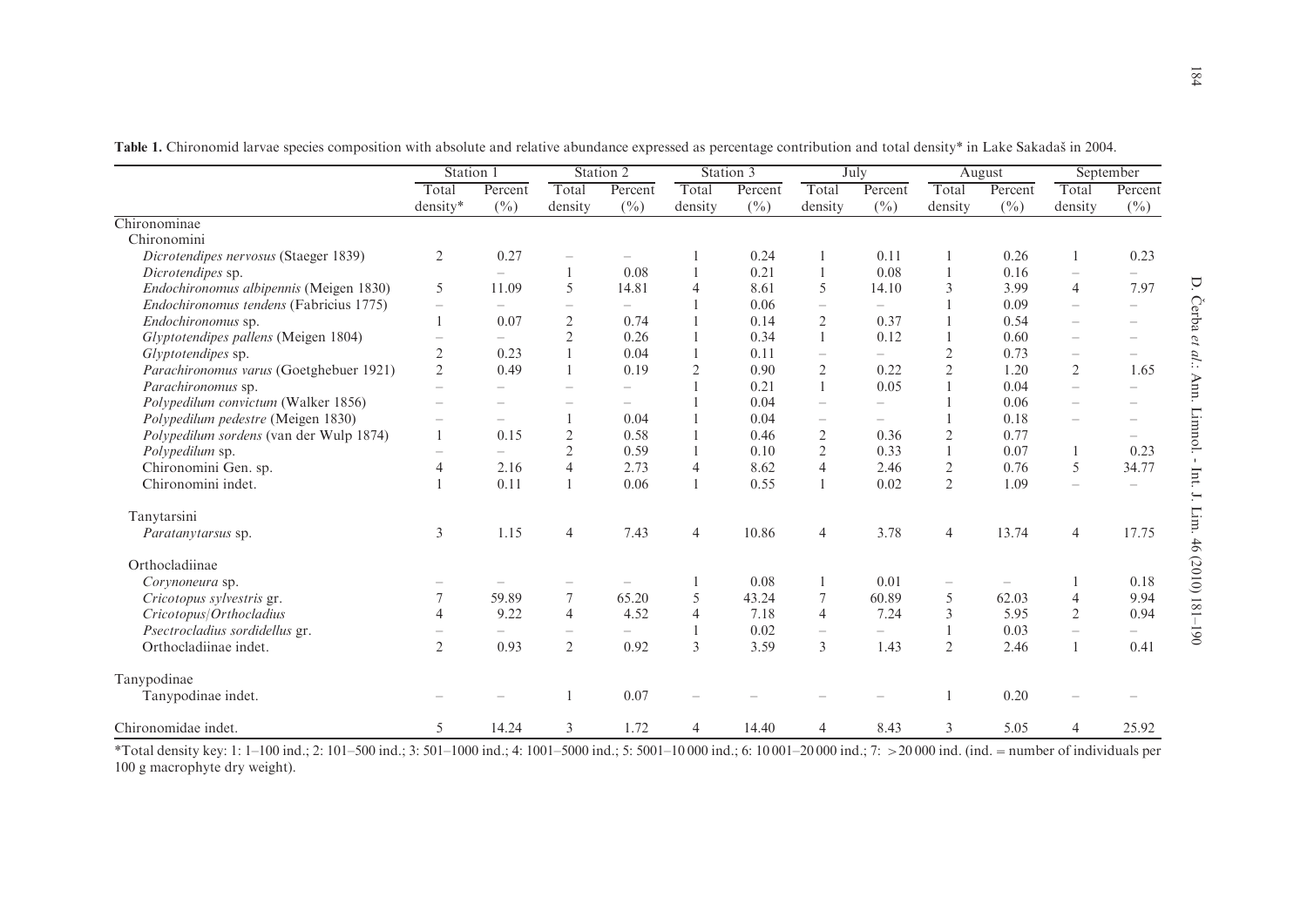Table 2. Biotic and abiotic variables in Lake Sakadaš in 2004.

|                                              | Station I      | Station II      | Station III    | July           | August          | September       |
|----------------------------------------------|----------------|-----------------|----------------|----------------|-----------------|-----------------|
| Physico-chemical variables                   | $m n$ -max     | $m n$ -max      | $mn$ -max      | min-max        | $m n$ -max      | $m n$ – $m a x$ |
| Air temperature $(^{\circ}C)$                | $16 - 29$      | $16.5 - 29$     | $17 - 31$      | $16 - 31$      | $23 - 28$       | $18.5 - 22$     |
| Water temperature $(^{\circ}C)$              | $21 - 27$      | $20.5 - 27$     | $22 - 27$      | $23 - 27$      | $23 - 25.5$     | $20.5 - 22.5$   |
| Secchi depth (m)                             | $0.53 - 1.21$  | $0.23 - 1.17$   | $0.36 - 1.32$  | $0.7 - 1.32$   | $0.23 - 0.74$   | $0.38 - 0.63$   |
| Dissolved oxygen concentration $(mg.L^{-1})$ | $3.77 - 12.55$ | $3.6 - 12.03$   | $3.95 - 12.08$ | $3.6 - 5.27$   | $7.28 - 12.55$  | $8.39 - 11.62$  |
| Chlorophyll a $(\mu g.L^{-1})$               | 14.26–57.83    | $13.05 - 50.45$ | $8.63 - 56.82$ | $8.63 - 40.32$ | $24.53 - 50.45$ | 43.04 - 57.83   |
| Total phosphorus $(mg.L^{-1})$               | $0.04 - 1.16$  | $0.07 - 0.15$   | $0.01 - 0.16$  | $0.08 - 0.16$  | $0.05 - 0.13$   | $0.01 - 1.16$   |
| Dry biomass $(g)$                            | $0.2 - 1.27$   | $0.37 - 1.33$   | $0.34 - 2.24$  | $0.3 - 1.35$   | $0.2 - 2.24$    | $0.82 - 1.48$   |
| TSIChl a                                     | $56.7 - 70.4$  | $55.8 - 69.1$   | $51.7 - 70.2$  | $51.7 - 66.9$  | $61.9 - 69.1$   | $67.5 - 70.4$   |
| <b>TSITP</b>                                 | $58.1 - 105.8$ | $65.4 - 76.3$   | $35.8 - 77.3$  | $68.1 - 77.2$  | $61.7 - 74.2$   | $35.8 - 105.8$  |

whereas Tanypodinae representatives were present on 12 August at station 2. The highest number of taxa was found on 18 August. Most larvae were mounted on slides, so the gut content was visible and its examination revealed the presence of filamentous green algae, Cosmarium sp., diatoms, detritus and remains of plant tissue. Substantial differences were not observed among the species.

#### Statistical analysis

Based on cluster analysis, the sampling period was divided into three main colonisation periods at a 60% threshold similarity. NMDS ordination confirmed this result. The first colonisation period included samples collected from 14 to 28 July (period A), the second from 28 July to 18 August (period B), and the third from 25 August to 8 September (period C). However, samples taken on 21 July at station 2 and 4 August at station 3 were somewhat separated [\(Fig. 2\)](#page-5-0). For this reason these samples (21 July at station 2, 4 August at station 3) were excluded from SIMPER and ANOSIM analysis. The taxa identified by SIMPER are presented in [Table 3.](#page-3-0) C. sylvestris gr. and Chironomidae indet. had the greatest influence on the similarity between colonisation periods. The greatest differences were seen between groups B and C, with an average dissimilarity of 47.2 1% ([Table 3\)](#page-3-0), Chironomini Gen. sp., Cricotopus/Ortholadius and C. sylvestris gr. contributing most to the differences. ANOSIM results confirmed statistically significant differences among periods. With Global  $R = 0.681$ , there was a statistically significant difference between colonization periods A and C ( $R=$ 0.704;  $p < 0.001$ ) and B and C (R = 0.881;  $p < 0.001$ ), A and B differences  $(R = 0.581)$  were less significant.

Redundancy analysis (RDA) was carried out using the following abiotic variables: water temperature (T), Secchi depth (SD), depth (D), total phosphorus (TP), macrophyte dry weight (DW), chlorophyll  $a$  and dissolved oxygen concentrations (Chl  $a$  and  $O_2$ ). Influence of each environmental variable on species abundance is presented on RDA biplot [\(Fig. 3\)](#page-6-0). The sum of all the canonical eigenvalues was 0.513 (total variance) and the total variance in species data for the first two axes was 25.5. Speciesenvironment correlations were 0.942 for axis 1 and 0.855 for axis 2. First axis was best defined by Secchi depth, macrophyte dry weight and depth (eigenvalue ax  $1 = 0.139$ ) while the axis 2 was best defined by temperature and macrophyte dry weight (eigenvalue  $ax 2 = 0.116$ . Monte Carlo permutation test indicated that all the axes were significant (F-ratio = 1.502,  $p < 0.014$ ), and also that the species are significantly related to the tested set of environmental variables. On the right side of the plot most abundant species are positioned, including C. sylvestris and E. albipennis. Species Parachironomus sp. shows a good correlation with TP and E. albipennis with SD. DW and Chl a positively correlate with Dicrotendipes sp., P. sordidellus and E. tendens on the left side of the plot while  $O_2$  correlated with Orthocladiinae indet. ([Fig. 3](#page-6-0)).

# **Discussion**

The values of the environmental variables were characteristic of eutrophic lakes with similar seasonal weather conditions. Water quality monitoring over the last decade has shown that Lake Sakadaš shifted from meso-eutrophy to hypertrophy (Vidaković *et al.*, 2002; [Bogut](#page-7-0) *et al.*, 2003). Macrophyte appearance in 2004 could be explained by high amounts of nutrients brought in by flood waters or by sediment resuspension related to the inflow of flood water, and possible disturbances by tourist boats should also be taken into account. Peršić and Horvatić (unpublished data) recorded highest fluctuations of nitrates following flooding in April and June 2004, with a gradual decrease in nitrogen concentrations towards the edge of the floodplain. This decrease in N concentrations could be bound to the uptake of nitrogen by macrophytes ([Hamilton and](#page-8-0) [Lewis, 1987;](#page-8-0) [Olde Venterink](#page-8-0) et al., 2003). Greater macrophyte biomass and higher Chl a concentrations at the end of the investigated period indicated an increased amount of periphyton and of available food for invertebrates as well as increase of the trophic state.

During the study, three Chironomidae subfamilies were recorded: Chironominae (Chironomini and Tanytarsini), Orthocladiinae and Tanypodinae. Tóth et al. [\(2008\)](#page-9-0) also reported these three subfamilies of chironomids in phytophylus communities of a backwater of the Tisza River. The chironomid species found are characteristic of eutrophic lakes and macrophyte communities, including the dominance of C. sylvestris gr. ([Darby, 1962](#page-8-0); [Menzie,](#page-8-0)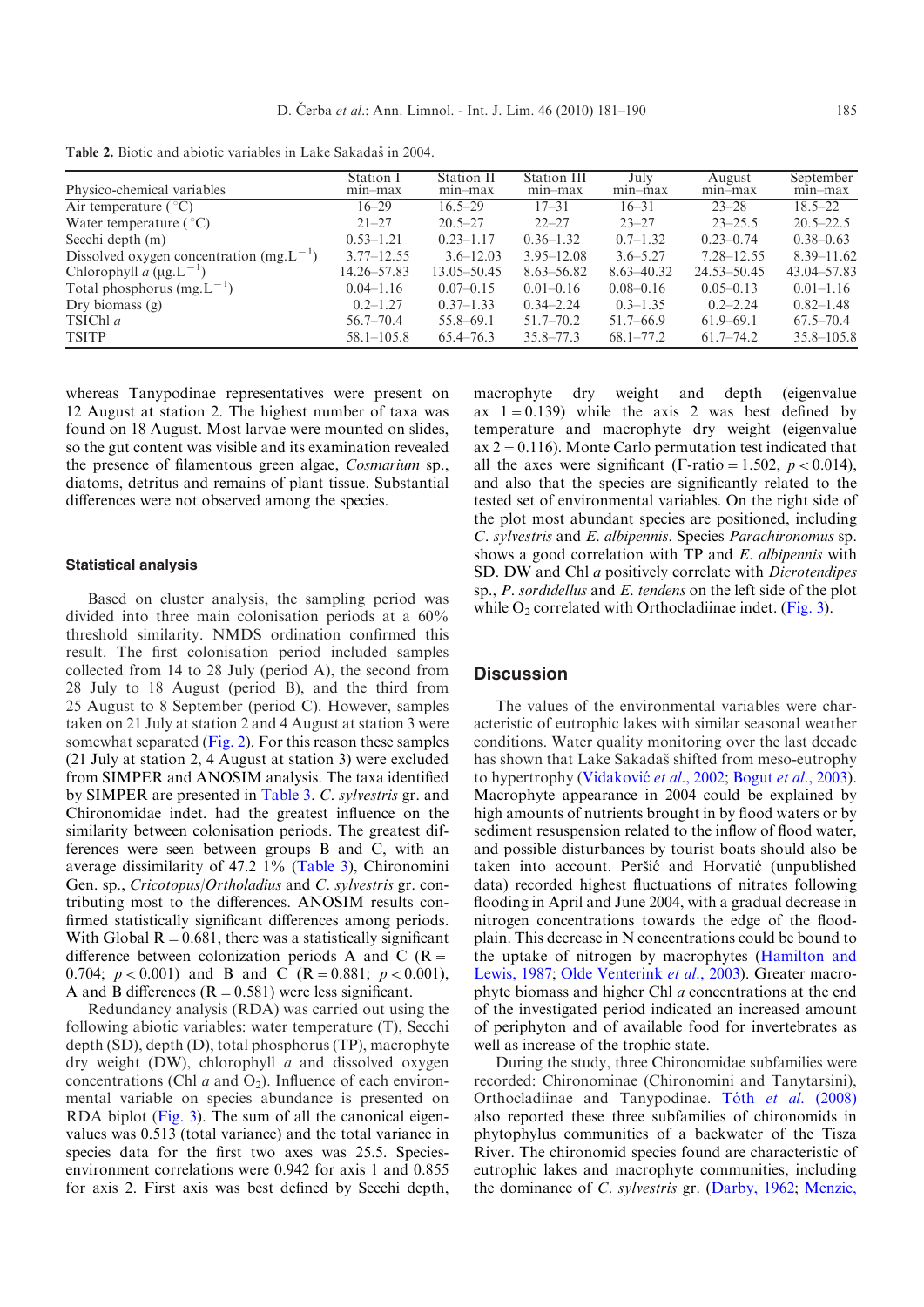<span id="page-5-0"></span>

Fig. 2. a) Hierarchical classification of the sampling sites and dates based on the taxa abundance; b) non-metric multidimensional scaling (NMDS) of taxa abundance matrix data; samples of each colonisation period are labelled (similarity level of 60%). **△** Colonization period A; ⊙ colonization period B; ■ colonization period C.

[1981](#page-8-0); [Armitage](#page-7-0) et al., 1995). [Brodersen](#page-7-0) et al. (2001) found Cricotopus sp. and Glyptotendipes sp. to be characteristic of eutrophic and hypertrophic lakes, dominated by elodeids, characeans or characterized by the absence of aquatic plants. The large abundance of larvulae at the beginning of the study period was likely due to the start of colonization at station 2, while the second peak in September was a result of recolonization after emergence. The increase of the collector-filterer Paratanytarsus sp. in September could be explained by the increased amount of

available food, either as developed periphyton or phytoplankton. There was not a clear explanation about the marked increase of chironomid abundance at station 2 on 21 July of the following species: E. albipennis, Polypedilum sordens (van der Wulp), C. sylvestris gr. and Paratanytarsus sp., not recorded at the other two sampling stations.

Macrophyte stands in Lake Sakadaš growed in late June and were sampled when reached a suitable size. Since the stands lasted for approximately three months, they can be considered a temporary habitat. NMDS ordination and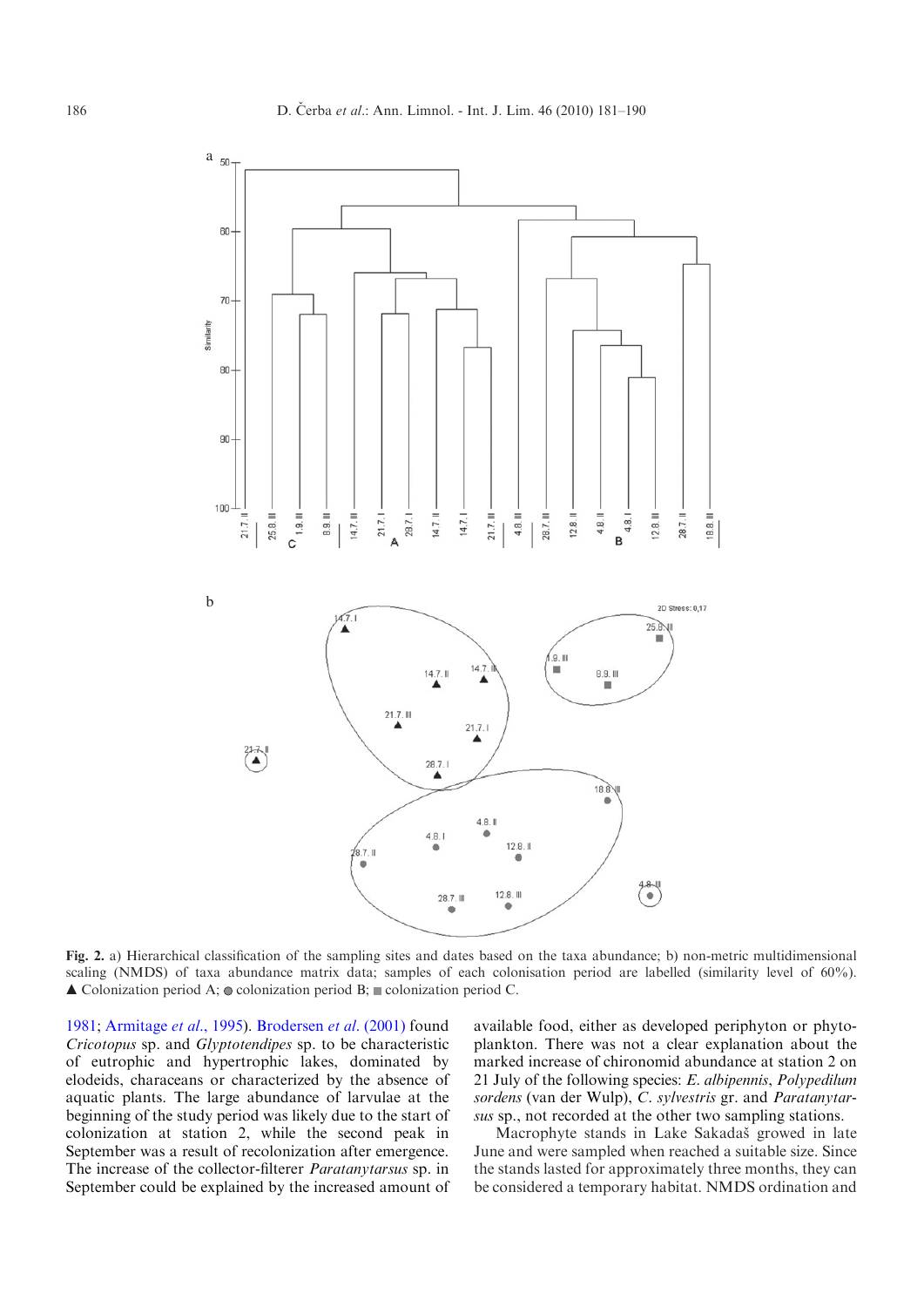|                           | Average similarity % |                          |                     | Average dissimilarity %             |                                     |                                     |  |
|---------------------------|----------------------|--------------------------|---------------------|-------------------------------------|-------------------------------------|-------------------------------------|--|
| Group<br>Taxa             | 68.11<br>Contrib. %  | 66.48<br>B<br>Contrib. % | 69.98<br>Contrib. % | 40.90<br>$A \times B$<br>Contrib. % | 40.44<br>$A \times C$<br>Contrib. % | 47.21<br>$B \times C$<br>Contrib. % |  |
| Cricotopus sylvestris gr. | 27.09                | 24.34                    | 18.62               | 7.25                                | 14.95                               | 9.31                                |  |
| Cricotopus/Ortholadius    | 20.22                | 13.03                    |                     | 5.12                                | 17.21                               | 10.04                               |  |
| Endochironomus albipennis | 17.04                | 11.56                    | 13.78               | 7.49                                | 8.66                                | 3.08                                |  |
| Chironomidae indet.       | 16.35                | 8.30                     | 20.49               | 8.59                                | 7.30                                | 6.54                                |  |
| Paratanytarsus sp.        | 9.22                 | 16.78                    | 14.21               | 5.76                                | 7.45                                | 4.84                                |  |
| Parachironomus varus      |                      | 2.42                     | 12.48               |                                     | 9.53                                | 4.67                                |  |
| Chironomini Gen. sp.      |                      |                          | 16.75               | 10.06                               | 9.06                                | 12.49                               |  |
| Orthocladiinae indet.     |                      | 9.00                     |                     | 9.93                                | 4.80                                | 8.85                                |  |
| Glyptotendipes pallens    |                      |                          |                     | 4.65                                |                                     | 4.44                                |  |
| Chironomini indet.        |                      | 4.09                     |                     | 5.58                                |                                     | 5.75                                |  |
| Dicrotendipes nervosus    |                      |                          |                     |                                     | 6.47                                | 4.91                                |  |
| Polypedilum sordens       |                      |                          |                     | 4.73                                | 2.99                                | 4.02                                |  |
| Glyptotendipes sp.        |                      | 2.33                     |                     | 4.57                                |                                     | 4.39                                |  |
| Polypedilum sp.           |                      |                          |                     | 3.54                                | 4.27                                | 4.19                                |  |
| Dicrotendipes sp.         |                      |                          |                     | 4.37                                |                                     |                                     |  |
| Endochironomus sp.        |                      |                          |                     | 3.94                                |                                     | 3.49                                |  |
| Parachironomus sp.        |                      |                          |                     |                                     |                                     |                                     |  |

<span id="page-6-0"></span>Table 3. SIMPER results showing taxa contribution to similarities within, and dissimilarities between groups of samples identified using cluster and NMDS analysis.

cluster analysis separated three main colonization periods based on larval abundance. The abundance of C. sylvestris gr. was highest during the first colonisation period, lower in the second period and then dropped significantly at the end of the season, possibly due to adult emergence or to an increase in the amount of periphyton covering the macrophyte surface or to a competition with other periphyton grazers. C. sylvestris is an ubiquitous species, classified by [Darby \(1962\)](#page-8-0) as an obligate phytophage, and some authors ([McRae](#page-8-0) et al., 1990; Cuda et al.[, 2002\)](#page-8-0) consider Cricotopus species as possible control agents for several plant species. [Menzie \(1981\)](#page-8-0) recorded the dominance of C. sylvestris in a Myriophyllum stand with up to 80% of all recorded chironomid larvae. [Balci and Kennedy \(2003\)](#page-7-0) found C. sylvestris as the second most dominant species on M. spicatum, with a maximum abundance in May, a sharp decline at the end of May and in early June, and disappearance in mid June. C. sylvestris seems to be a good colonizer. Species with such a short larvae stage typically have the ability to colonize "clean" substrates and can play an important role in forming the "primary" midge community in short-lived temporary habitats [\(Wotton](#page-9-0) et al.[, 1992\)](#page-9-0). In the third colonisation period, members of the tribe Chironomini dominated on Myriophyllum stands. They require the development of an organic coating on the substratum before their larvae can colonize. A similar observation was noted by [Wotton](#page-9-0) et al. (1992) in a temporary habitat of sand filter beds. The second most abundant species was E. albipennis. This bivoltine species is phytophylous and commonly found in eutrophic lakes ([Harrison and Hildrew, 1998](#page-8-0); [Brodersen](#page-7-0) et al., 2001; [Kumari](#page-8-0) et al., 2007). E. albipennis is known to be feeding on detritus or macrophyte tissue ([Armitage](#page-7-0) et al., 1995; Kornijów et al., 1995) while [Walsh \(1951\)](#page-9-0) determined it's ability to filter-feed even when oxygen concentration is low.



Fig. 3. RDA ordination biplot indicating influence of environmental variables on chironomid species. Arrows represent environmental variables distribution, circles represent chironomid species. SD – Secchi depth; D – depth; T – water temperature; DW – macrophyte dry weight;  $O_2$  – oxygen concentration; Chl  $a$  – chlorophyll  $a$  concentration.

Chironomids are primarily opportunistic omnivores and can change their diet depending on the age, season or available food ([Armitage](#page-7-0) *et al.*, 1995). Although this was not the primary aim of this study, inspection of stomach contents indicated various feeding habits. The algae found in larval guts were mostly represented by filamentous green algae, Cosmarium sp. and diatoms. However, material appearing to be detritus and plant tissue was also observed. Cosmarium can be preferred among other available food due to its larger cell size [\(Botts and Cowell,](#page-7-0) [1992](#page-7-0)). According to [Armitage](#page-7-0) et al. (1995), the most commonly reported food found in chironomid gut content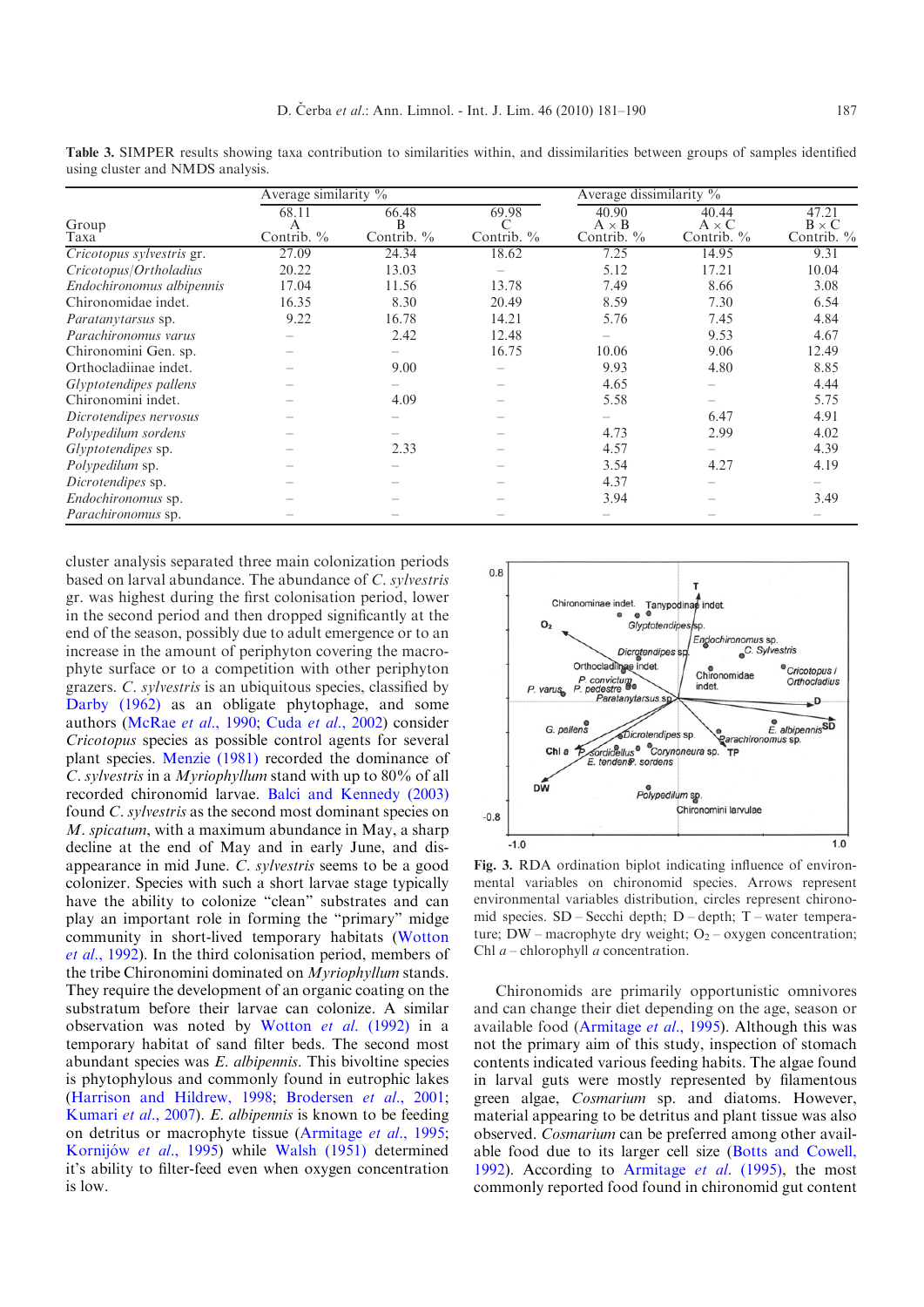<span id="page-7-0"></span>is detritus. Snails can be competitors with midges for periphyton as a food source, but their very low abundance (less than  $0.5\%$ ) in M. spicatum stands (Cerba et al., 2009) could be a reason for the high abundance of chironomids. It is possible that food supplies have a greater importance over the physical and chemical traits of the water column for the Cricotopus genus, as reported by Dvorak (1996) who found a strong positive correlation between the abundance of Cricotopus and diatom biomass on the surface of aquatic macrophytes. Pieczyńska et al. (1999), on the other hand, found that trophic status can be more important than food. Meanwhile, [Marques](#page-8-0) et al. (1999) found the genus Cricotopus at stations with varying trophic status and impact levels, indicating that its distribution cannot be primarily associated with water quality. The eutrophic (hypertrophic) water bodies of Kopački Rit support chironomids in high numbers (Bogut et al., 2007; Cerba et al.[, 2009](#page-8-0)). In addition to being a food source (tissue or periphyton), plants are also used by chironomids and other invertebrates as shelter from predators, either vertebrate or invertebrate [\(Diehl, 1992](#page-8-0); Prejs et al.[, 1997](#page-9-0)).

According to RDA analysis, Secchi depth, macrophyte dry weight, depth and water temperature were the variables exerting the main influence on abundance of the most abundant chironomid species. Water temperature has a very important role in the life cycle and behaviour of chironomids – egg development, pupal stages and emergence, and larvae [\(Menzie, 1981;](#page-8-0) [Rossaro, 1991](#page-9-0); Armitage et al., 1995). One generation of C. sylvestris could be completed in less than one month at high temperatures ([Rossaro, 1987a,](#page-9-0) [1987b\)](#page-9-0). Also, temperature influences different processes in the lake, which in turn can have an indirect influence on the chironomid community (Królikowska et al., 1998; Květ and Westlake, 1998; Brooks et al., 2007). [Thorp and Chesser \(1983\)](#page-9-0) found that the main factors influencing chironomid density and diversity in a South Carolina reservoir were plant biomass and temperature. The importance of suspended particles as a possible food source within the water column explains the significant correlation of Secchi depth with chironomid fauna abundance. Distribution of Chl a concentration and Cricotopus representatives on the RDA plot indicates negative impact of the increase of trophic state on early colonizers. RDA also indicated that macrophyte dry biomass was important environmental variable. Some authors found a positive relationship between macrophytes and chironomid abundance and diversity, but also suggested the importance of plant architecture [\(Soszka,](#page-9-0) [1975](#page-9-0); [Cheruvelil](#page-8-0) et al., 2002; Kuczyńska-Kippen, 2007).

# **Conclusions**

Three M. spicatum stands represented temporal habitat in the lake. The chironomid species abundance composition was characteristic for phytophylous communities in eutrophic lakes and was mostly influenced by Secchi depth, macrophyte dry weight, depth and water temperature. The sampling season was divided into three

colonization periods. There was also a temporal difference in the chironomid community structure and abundance, indicating that C. sylvestris gr. is a good colonizer of temporal habitats. The dominance of C. sylvestris gr. in this study confirms the importance of this species group within  $M.$  spicatum stands as emphasized by many authors in the past.

Acknowledgements. The authors would like to thank the anonymous reviewers for their useful comments. Also, we are very thankful to Dr. Ladislav Hamerlik for assistance with determination problems and Dr. Ivancica Ternjej for valuable comments on earlier drafts of manuscript. Special thanks to Dubravka Špoljarić and MSc Filip Stević. This study was supported by the Ministry of Science, Education and Sports of the Republic of Croatia (project no. 0122009).

## **References**

- APHA, 1985. Standard methods for examination of water and wastewater, American Public Health Association, 16th Edition, Washington, 1268 p.
- Armitage P.D., Cranston P.S. and Pinder L.C.V., 1995. The Chironomidae: Biology and ecology of nonbiting midges, Chapman and Hall, London, 572 p.
- Balci P. and Kennedy J.H., 2003. Comparison of chironomids and other macroinvertebrates associated with Myriophyllum spicatum and Heteranthera dubia. J. Freshwater Ecol., 18, 235–247.
- Bitušík P., Svitok M., Kološta P. and Hubková M., 2006. Classification of the Tatra Mountain lakes (Slovakia) using chironomids (Diptera, Chironomidae). Biologia, 61, 191–201.
- Bogut I., Vidaković J. and Palijan G., 2003. Trophic state and water quality in Kopački rit during 2002. In: Gereš D. (ed.), Croatian waters in 21st century: Proceedings of the 3rd Croatian Conference on Waters, Croat. Waters, 173–180.
- Bogut I., Vidaković J., Palijan G. and Čerba D., 2007. Benthic macroinvertebrates associated with four species of macrophytes. Biologia, 62, 600–606.
- Bogut I., Vidaković J., Čerba D. and Palijan G., 2009. Epiphytic meiofauna in stands of different submerged macrophytes. Ekoloji, 70, 1–9.
- Bogut I., Čerba D., Vidaković J. and Gvozdić V., 2010. Interactions of weed-bed invertebrates and Ceratophyllum demersum L. stands in a floodplain lake. Biologia, 65, 113–121.
- Botts P.S. and Cowell B.C., 1992. Feeding selectivity of two species of epiphytic chironomids in a subtropical lake. Oecologia, 89, 331–337.
- Brodersen K.P., Odgaard B., Vestergaard O. and Anderson N.J., 2001. Chironomid stratigraphy in the shallow and eutrophic Lake Søbygaard, Denmark: Chironomid-Macrophyte cooccurrence. Freshwater Biol., 46, 253–267.
- Brooks S.J., Langdon P.G. and Heiri O., 2007. The identification and use of palaearctic Chironomidae larvae in palaeoecology. QRA Technical Guide, 10, 276 p.
- Carlson R.E. and Simpson J., 1996. A coordinator's guide to volunteer lake monitoring methods, North American Lake Management Society, 96 p.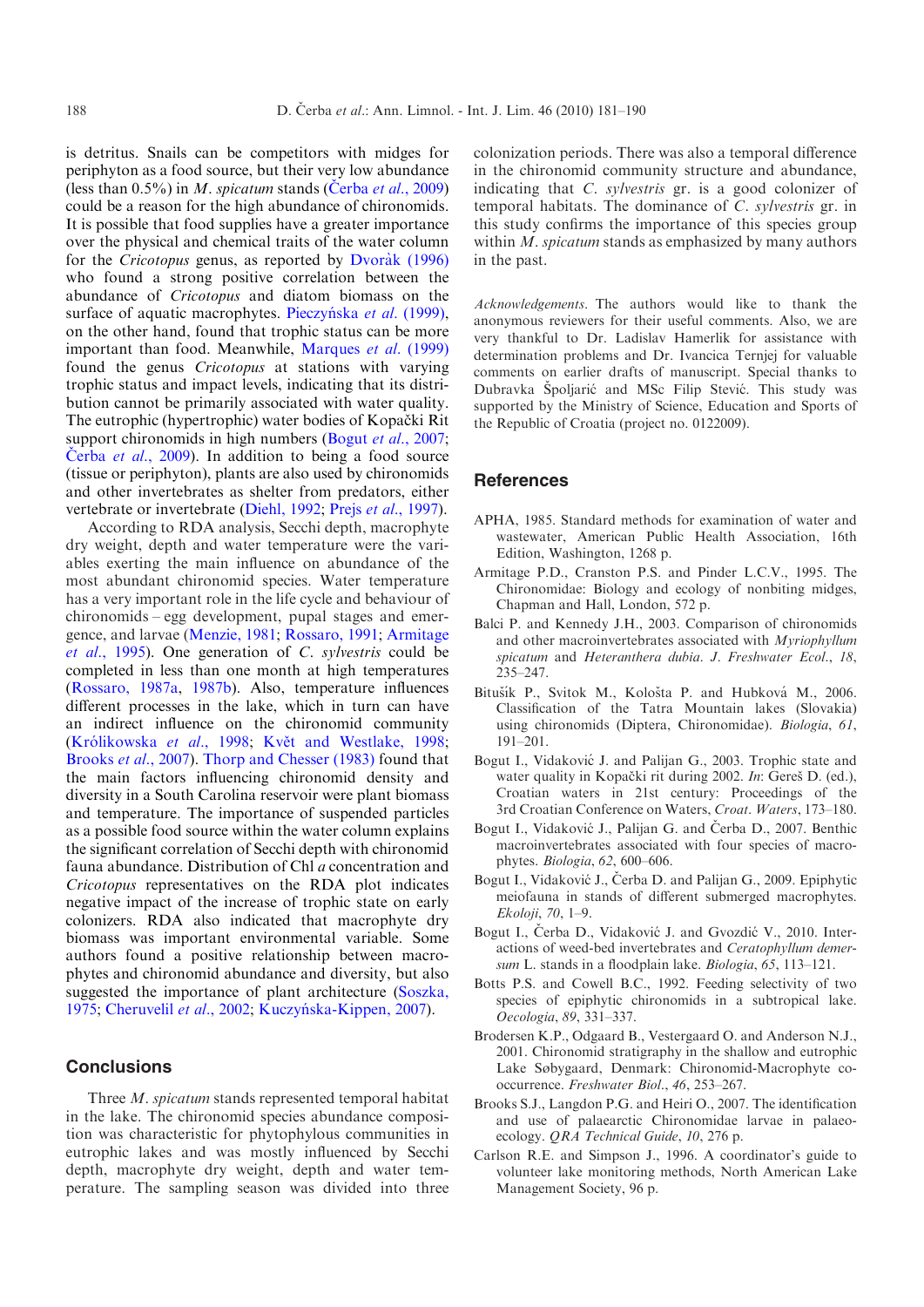- <span id="page-8-0"></span>Cheruvelil K.S., Soranno P.A., Madsen J.D. and Roberson M.J., 2002. Plant architecture and epiphytic macroinvertebrate communities: the role of an exotic dissected macrophyte. J. N. Am. Benthol. Soc., 21, 261–277.
- Clarke K.R. and Gorley R.N., 2006. PRIMER v6: User manual/ tutorial, PRIMER-E, Plymouth, 92 p.
- Cranston P.S., 1982. A key to the larvae of the British Orthocladiinae (Chironomidae). Freshw. Biol. Assoc. Sc. Publ., 45, 152 p.
- Cuda J.P., Coon B.R., Dao Y.M. and Center T.D., 2002. Biology and laboratory rearing of Cricotopus lebetis (Diptera: Chironomidae), a natural enemy of the aquatic weed hydrilla (Hydrocharitaceae). Ann. Entomol. Soc. Am., 95, 587–596.
- Čerba D., Bogut I., Vidaković J. and Palijan G., 2009. Invertebrates in Myriophyllum spicatum L. stands in Lake Sakadaš, Croatia. Ekologia, 28, 94-105.
- Darby R.E., 1962. Midges associated with California rice fields, with special reference to their ecology (Diptera: Chironomidae). Hilgardia, 31, 1–206.
- Dévai G., 1990. Ecological background and importance of change of chironomid fauna (Diptera: Chironomidae) in shallow Lake Balaton. Hydrobiologia, 191, 189-198.
- Diehl S., 1992. Fish predation and benthic community structure: The role of omnivory and habitat complexity. *Ecology*, 73, 1646–1661.
- Dvořák J., 1996. An example of relationship between macrophytes, macroinvertebrates and their food resources in a shallow eutrophic lake. Hydrobiologia, 339, 27–36.
- Frouz J., Matěna J. and Ali A., 2003. Survival strategies of chironomids (Diptera: Chironomidae) living in temporary habitats: a review. Eur. J. Entomol., 100, 459-465.
- Hamerlík L. and Bitušík P., 2009. The distribution of littoral chironomids along an altitudinal gradient in High Tatra Mountain lakes: Could they be used as indicators of climate change? Ann. Limnol. - Int. J. Lim., 45, 145–156.
- Hamerlík L. and Brodersen K.P., 2010. Non-biting midges (Diptera: Chironomidae) from fountains of two European cities: micro-scale island biogeography. Aquat. Insects, 32, 67–79.
- Hamilton S.K. and Lewis W.M., 1987. Causes of seasonality in the chemistry of a lake on the Orinoco River floodplain, Venezuela. Limnol. Oceanogr., 32, 1277–1290.
- Hann B.J., 1995. Invertebrate associations with submersed aquatic plants in a prairie wetland. UFS (Delta Marsh) Annual Report, 30, 78–84.
- Harrison S.S.C. and Hildrew A.G., 1998. Patterns in the epilithic community of a lake littoral. Freshwater Biol., 39, 477–492.
- Kornijów R., Gulati R.D. and Ozimek T., 1995. Food preference of freshwater invertebrates: comparing fresh and decomposed angiosperm and a filamentous alga. Freshwater Biol., 33, 205–212.
- Królikowska J., Přibáň K. and Šmíd P., 1998. Micro-climatic conditions and water economy of wetlands vegetation. In: Westlake D.F., Květ J. and Szczepański A. (eds.), The Production Ecology of Wetlands, Cambridge University Press, Cambridge, 367–404.
- Kuczyńska-Kippen N., 2007. Habitat choice in rotifera communities of three shallow lakes: impact of macrophyte substratum and season. Hydrobiologia, 593, 27–37.
- Kumari M., Kangur K. and Haldna M., 2007. Variation of macrozoobenthos communities in the reed Phragmites

australis belt of two large shallow lakes. Proc. Estonian Acad. Sci. Biol. Ecol., 56, 141–153.

- Květ J. and Westlake D.F., 1998. Primary production in wetlands. In: Westlake D.F., Květ J. and Szczepański A. (eds.), The Production Ecology of Wetlands, Cambridge University Press, Cambridge, 78–168.
- Langdon P.G., Ruiz Z., Brodersen K.P. and Foster I.D.L., 2006. Assessing lake eutrophication using chironomids: understanding the nature of community response in different lake types. Freshwater Biol., 51, 562–577.
- Marques M.M.G.S.M., Barbosa F.A.R. and Calisto M., 1999. Distribution and abundance of Chironomidae (Diptera, Insecta) in an impacted watershed in South-east Brazil. Rev. Bras. Biol., 59, 553–561.
- McRae I.V., Winchester N.N. and Ring R.A., 1990. Feeding activity and host preference of milfoil midge, Cricotopus myriophylli Oliver (Diptera: Chironomidae). J. Aquat. Plant. Manage., 28, 89–92.
- Menzie C.A., 1980. The Chironomid (Insecta: Diptera) and other fauna of a Myriophyllum spicatum L. plant bed in the lower Hudson River. Estuaries, 3, 38–54.
- Menzie C.A., 1981. Production ecology of Cricotopus sylvestris (Fabricius) (Diptera: Chironomidae) in a shallow estuarine cove. Limnol. Oceanogr., 26, 467–481.
- Mihaljević M., Stević F., Horvatić J. and Hackenberger Kutuzović B., 2009. Dual impact of the flood pulses on the phytoplankton assemblages in a Danubian floodplain lake (Kopački Rit Nature Park, Croatia). Hydrobiologia, 617, 77–88.
- Mihaljević Z., Kerovec M., Tavčar V. and Bukvić I., 1998. Macroinvertebrate community on an artificial substrate in the Sava River: long-term changes in the community structure and water quality. Biologia, 53, 611–620.
- Mihaljević Z., Tavčar V., Kerovec M. and Bukvić I., 2000. Vertical distribution of Chironomidae larvae in the karstic travertine barrage Lake Visovac (Croatia). In: Hoffrichter O. (ed.), Late 20th century research on Chironomidae: an anthology from the 13th International symposium on Chironomidae, Berichte aus der Biologie, Shaker Verlag, Aachen, 325–333.
- Mihaljević Z., Kerovec M., Ternjej I. and Popijač A., 2004. Long-term changes in the macroinvertebrate community structure of a shallow Mediterranean lake. Ekologia, 23, 421–429.
- Nazarova L.B., Riss H.W., Kahlheber A. and Werding B., 2004. Some observations of buccal deformities in chironomid larvae (Diptera: Chironomidae) from the Ciénaga Grande de Santa Marta, Colombia. Caldasia, 26, 275–290.
- Olde Venterink H., Hummelink E. and den Hoorn M.W., 2003. Denitrification potential of a river during flooding with nitrate-rich water: grasslands versus reedbeds. Biogeochem., 65, 233–244.
- Palijan G. and Fuks D., 2006. Alternation of factors affecting bacterioplankton abundance in the Danube River floodplain (Kopački Rit, Croatia). Hydrobiologia, 560, 405–415.
- Peršić V., Čerba D., Bogut I. and Horvatić J., to appear. Trophic state and water quality in the Danube floodplain lake (Kopački Rit Nature Park, Croatia) in relation to hydrological connectivity. In: Ansari A.A., Singh S. and Lanza Guy R. (eds.), Eutrophication: Causes, Consequences and Control, Springer (in press).